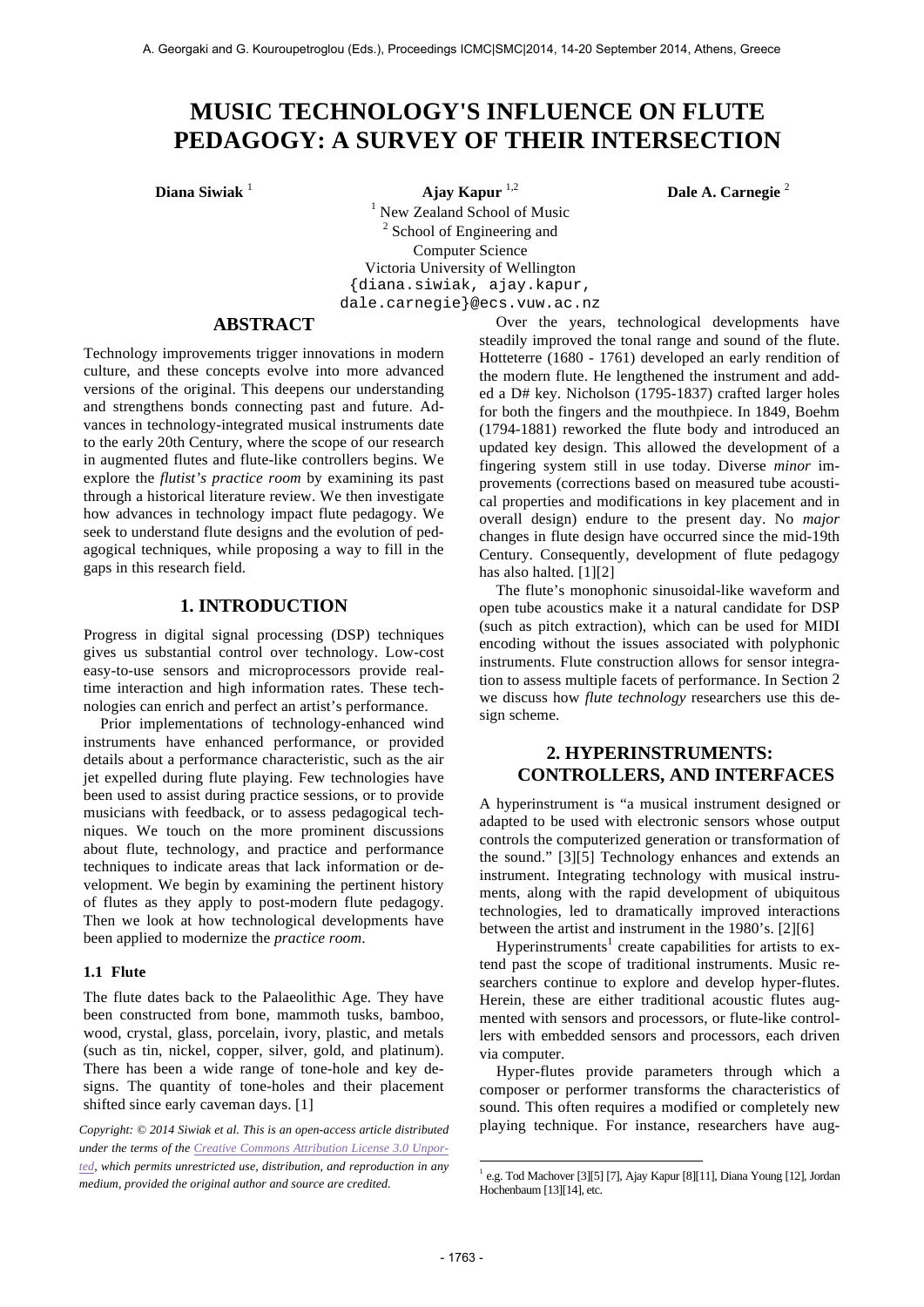mented flutes with sensors and controllers to follow scores or to control a synthesis engine. Interaction between artist and instrument becomes more intricate and grants a deeper understanding of and connection between action and sonic outcome. [7]

In addition to hyperinstruments and controllers, researchers are developing musical robots in order to bridge the gap between human and technology [10-11, 15-27]. Musical robots are designed to emulate human behavior and interaction during a performance. This demonstrates a deeper understanding of the relationship between the embodiment and human action to become stronger. A robot playing a musical instrument in the style of a human gives us better comprehension of the human body and its movements.

Section 2.3 goes into detail about robots that play the flute. It explores the long-term iterative process carried out by researchers at Waseda and Kyoto University.

#### **2.1 Augmented Flutes**

An early sensor-augmented flute is the *MIDI flute* developed at IRCAM. In 1982, Vercoe and flutist Beauregard connected the flute to DiGiugno's 4X audio processor, which provided real-time pitch tracking using DSP. Bucoureau, Starkier, and Beauregard then created the final version, which was used as a score-following system in several music compositions. DSP extracted from sensors on the flute provided real-time data to drive MIDI information. They focused on controlling a synthesizer by digitizing natural acoustic flute gestures [1, 6, 28-33].

Ystad and Voinier's *virtually real flute* incorporated sensors that controlled synthesis models to assist the flutist in learning new playing techniques. The research discusses sensor technology and data processing algorithms for driving a synthesis model. They focused on refining a *hybrid model,* combining signal model and physical model to get a stable controller. With interactive technology activated by foot pedals, this augmented flute could be used as a traditional flute devoid of obtrusive electronics. "The goal in designing this interface was to give flautists access to the world of digital sounds without obliging them to change their traditional playing techniques." [34]

Palacio-Quintin's *Hyper-Flute* uses embedded sensors, where an acoustic flute interacts with live signal processing. The computer is a virtual extension of the flute, adding self-accompaniment. This creates a real-time interactive composition model, where the artist is part composer, part performer, and part improviser. Different playing techniques are required to interact with the sensors. The ability to control the live signal processing adds additional complexity. [35]

Da Silva *et al*.'s *On the Use of Flute Air Jet as a Musical Control Variable* focuses on using the air jet (velocity and direction) expelled from the embouchure to drive digital audio effects. [36][37] The technology implements a virtual extension to the flute. Refined, advanced sensing technology and high frame rate processing minimize distracting delays and provide interesting interaction.

Erskine's *E-suling*, an augmented Indonesian *suling* (flute), is a more recent iteration, and another facet, to promote a hyperextension of music performance. "This custom electronic flute is an attempt to extend the traditional techniques of the instrument into the realms of live audio capture and/or effects processing for the accomplished player looking to experiment." [8] A modified *suling* has been used in composition and for performance.

#### **2.2 Flute-like Controllers**

Yunik's *microprocessor-based flute* and *digital flute* are two important flute-like controllers, dating back to mid-1980. These are the basis for the Ocarina [38], with a microphone input controlling amplitude and buttons (or virtual multi-touch buttons) to control pitch. The concept provides a straightforward learning device, or teaching tool, that does not require the ability to read music. A simplified fingering arrangement allowed for easy use during real-time performance. These early iterations focused on the novel use of technology and unique implementation approaches. Technology limitations of the time made it a challenge to actualize these systems. [39][40]

The meta-wind instrument physical model *Whirlwind* developed by Cook encompasses paradigms of most wind instruments, allowing it to emulate a flute, recorder, clarinet, saxophone, trumpet, trombone, or hybrids of these acoustic instruments, all made possible through physical modelling. This algorithm is a synthesis model that provides valuable insight about the acoustics of musical instruments. Along with the synthesized physical model, a meta-wind instrument controller (*HIRN*) worked with and controlled the synthesis algorithm. This meta-controller (shaped and designed like a flute) creates the opportunity for real-time performance control. [41]

Fels and Vogt's *Tooka* by explores the interaction between two persons jointly performing on the same flutelike controller. *Tooka* explores the product of non-verbal communication between two performers who must cooperate to achieve a successful performance. The ultimate goal is "to create new musical controllers that tap into the intimacy between two people to create new forms of expression through sound." [42] This kind of interaction is difficult to reproduce on traditional acoustic instruments.<sup>2</sup>

Scavone's *The PIPE* contributed to the research in static flow breath pressure as a control input. "Traditional wind instruments are driven by dynamic air flow through an acoustic air column." [43] Development spanned several years, with the completion spurred by enthusiasm to control real-time physical modelling algorithms for music compositions. It is a compact design for flute-like controllers, meant to emulate a recorder and to easily integrate with existing woodwind tone-hole synthesis models. It uniquely includes a removable contoured mouthpiece, minimizing unhygienic circumstances. [37][43]

Cannon *et al*.'s *EpipE* is a flute-like controller created to research expressive music techniques with respect to tone-holes. *EpipE* mimics the design and interaction of the Irish Uilleann pipes and allows in-depth research for tone-hole sensors. The iterations of the *EpipE* realized a new tone-hole state-sensing solution. [44][45]

Another research topic determines "the usefulness of vibration to a wind performer."<sup>3</sup> Birnbaum's *BreakFlute*

1

<sup>2</sup> www.youtu.be/2WHu0UJcb9A

<sup>3</sup> www.idmil.org/projects/breakflute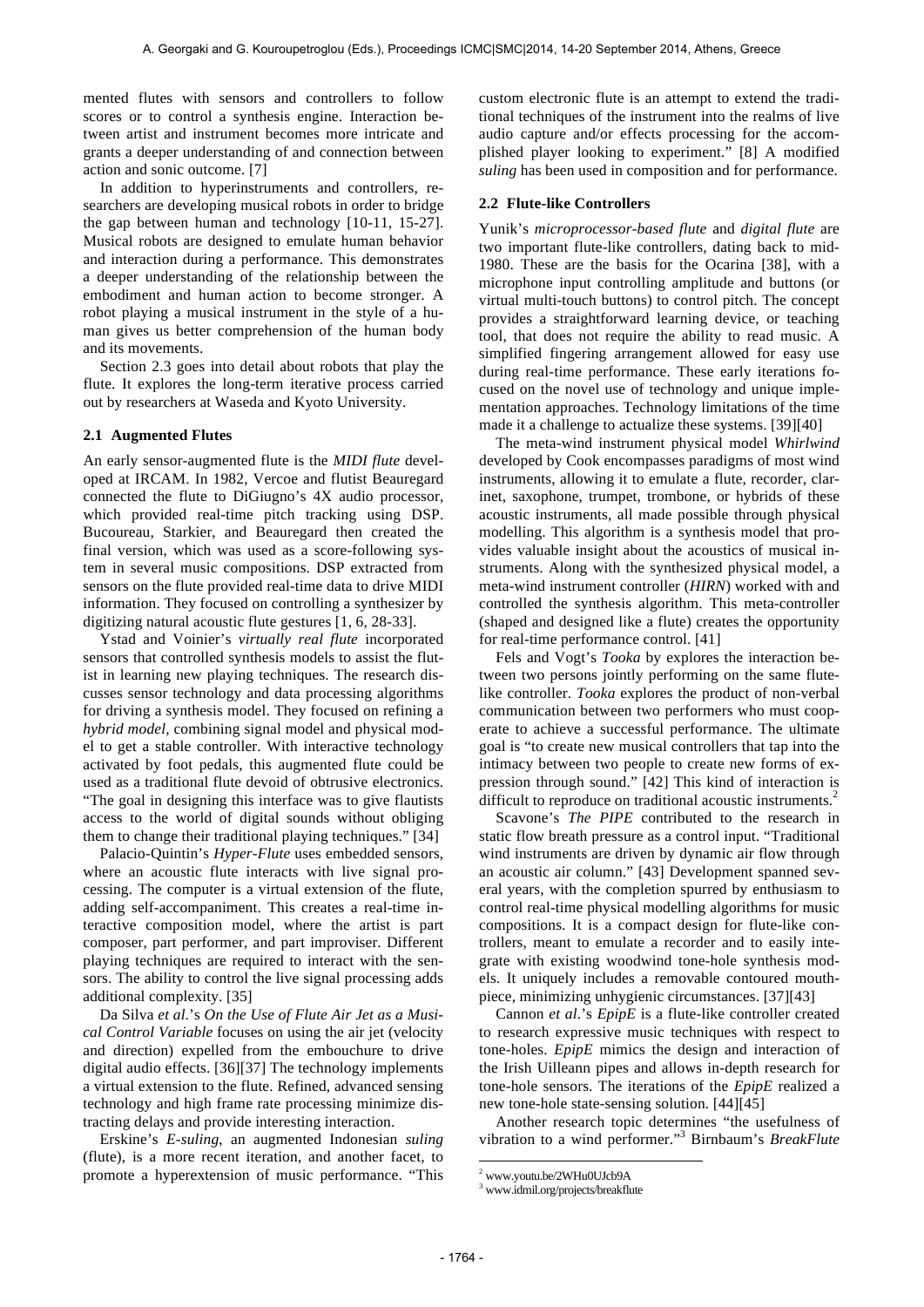and its predecessor the *TouchFlute* are meant to illustrate the integration of vibration actuators inside the mouthpiece and tone-holes. The *TouchFlute* affords arbitrary control over the parameters of the actuators, creating the ability to impose itself as congruent or disparate haptic feedback for the performer. The research focuses on "whether musicians derive useful information about their performance from instrument vibrations and how to incorporate vibrations into gestural interfaces." [29] Initial studies indicate traditional wind players prefer haptic feedback in wind controllers. However, the devices are "not suitable for rigorous musical training and performance" due to the need for a refined breath sensing technique and an integrated wireless system. This is an opportunity for further research. [29][46]

The research by Romero *et al.* concerns a *Virtual Flute*, where a flute-like device adorned with sensors tracks a musician's breath pressure and finger movement, giving feedback about performance technique. This is a teaching tool, rather than a performance tool (unlike many devices cited herein). Researchers measured the breath pressure of several flute players to determine an optimal operational range and to detect note onset. They focused on methodology and constructivist pedagogy, but did not document the design and implementation of the gesture tracking and signal processing techniques. The flutist interacts with a computer, which acts like a teacher and gives feedback on performance technique by analysing via a "call-and-response technique". The computer dictates what is to be played, then assesses performance. It "provides the necessary information to the student to learn how to play the basic notes on a flute and gives the opportunity to practice and be evaluated." [47] Despite sparse documentation for this prototype device and trial software, the paradigm of technology-enhanced lessons shows potential. [47][48]

Commercial devices akin to the flute-like controllers discussed above are part of the Yamaha WX series (WX11, WX7, and WX5). The WX11 and WX7 were designed to provide expressive control to MIDI note information. "The Yamaha WX series allows a wind player access to a wide variety of synthesizer sounds through the expressiveness of a wind instrument."<sup>4</sup> One could easily add sensors to augment the degree of musical expression. The WX series improved as technology advanced. The WX5, the most recent edition, is touted as "a MIDI controller for '90s wind players."<sup>5</sup> The iterative design process in commercial devices show what technologies prove most valuable and most profitable.

## **2.3 Robotic Interfaces**

"The research on musical robots opens the opportunity to study several aspects of humans; such as understanding the human motor control, understanding how humans communicate ideas, finding new ways of musical expression, etc. As a result, the research on musical robots has been attracting the interest of researches from different fields such as: robotics, computer science, art, entertainment, etc." [22] The "Humanoid Project", for anthropo-

l

morphic robots to co-exist and interact with humans, began in 1992 at Waseda University in Japan, with the goal to provide supplementary information to beginner musicians during instruction. The project includes robots for many instruments, but we focus on flute playing robots. WF1, their first flute-playing robot (1990) encouraged better communication between humans and robots. Waseda researchers theorized that building robotic components to mimic human movement would provide an accessible interaction and relationship between humans and robots. Since 1990 they have developed flute-playing robots with steadily improving human-like characteristics. Solis *et al.* posit that an "anthropomorphic robot that is not only capable of playing the flute as human does, but it is able also to help beginner students to improve the sound quality of their performances by the demonstration ... the robot can provide graphical and verbal feedback to correct their executions." [19][20] Waseda research enables robots to analyse a musical performance and give feedback. [19][20][26]

The robot emulates each human organ necessary in playing flute: respiratory system, fingers, mouth, throat, tongue, neck, etc. These parts then recreate the fluteplaying paradigms by affording capabilities and techniques, such as vibrato, double tonguing, attitude control, trilling notes, etc. Beginning in 2003, developments to improve both the mechanical design (technology) of the robot and the expressivity (human-component) of its performance capability evolved to the WF-4 series. These musical robots not only perform as flute players, but also act as a teacher's aide during flute instruction. The robot and the teacher 'work together' to assess and provide feedback to the student during a lesson. [19][20][26][49]

Chida *et al.* discuss the mechanical parts, their construction, purpose, and contribution to the overall design. The paper includes results of sound quality evaluation (using real-time FFT analysis), comparing the previous version of the robot (WF-3), the recent version (WF-4), and a human, each playing a flute. These analyses provide insight into acquiring an acceptable performance quality of a flute-playing robot, as well as an interesting spectrum analysis of any given note (whether human or robot produced). Chida *et al.* determined that higher standards of mechanics and parts result in more true-tohuman performance quality. [49]

In 2007, Solis *et al.* studied vibrato to improve its production by updating the mechanics of the robot's vocal chords and lungs with WF-4RIII and upgraded the design of the lips, oral cavity, and tongue in order to clarify the sound and better define the articulation between notes with WF-4RIV. They discovered that the majority of vibrato emanates from the throat and diaphragm, which prompted upgrades for the lungs and throat. WF-4RIV replicates human lips, neck, arms, fingers, tonguing, vocal cord, lungs, nose, and eyes. They refined the purpose of musical robots to be a "better understanding about how humans are [capable] of synchronizing multi-degrees of freedom." [21] They state that this "approach may not only be useful in studying human motor control, but also may open the possibility of preserving live performance of [virtuoso] players as a form of entertainment." [21] Researchers performed signal processing analysis and

windsynth.net/basics.html

<sup>&</sup>lt;sup>5</sup> ibid.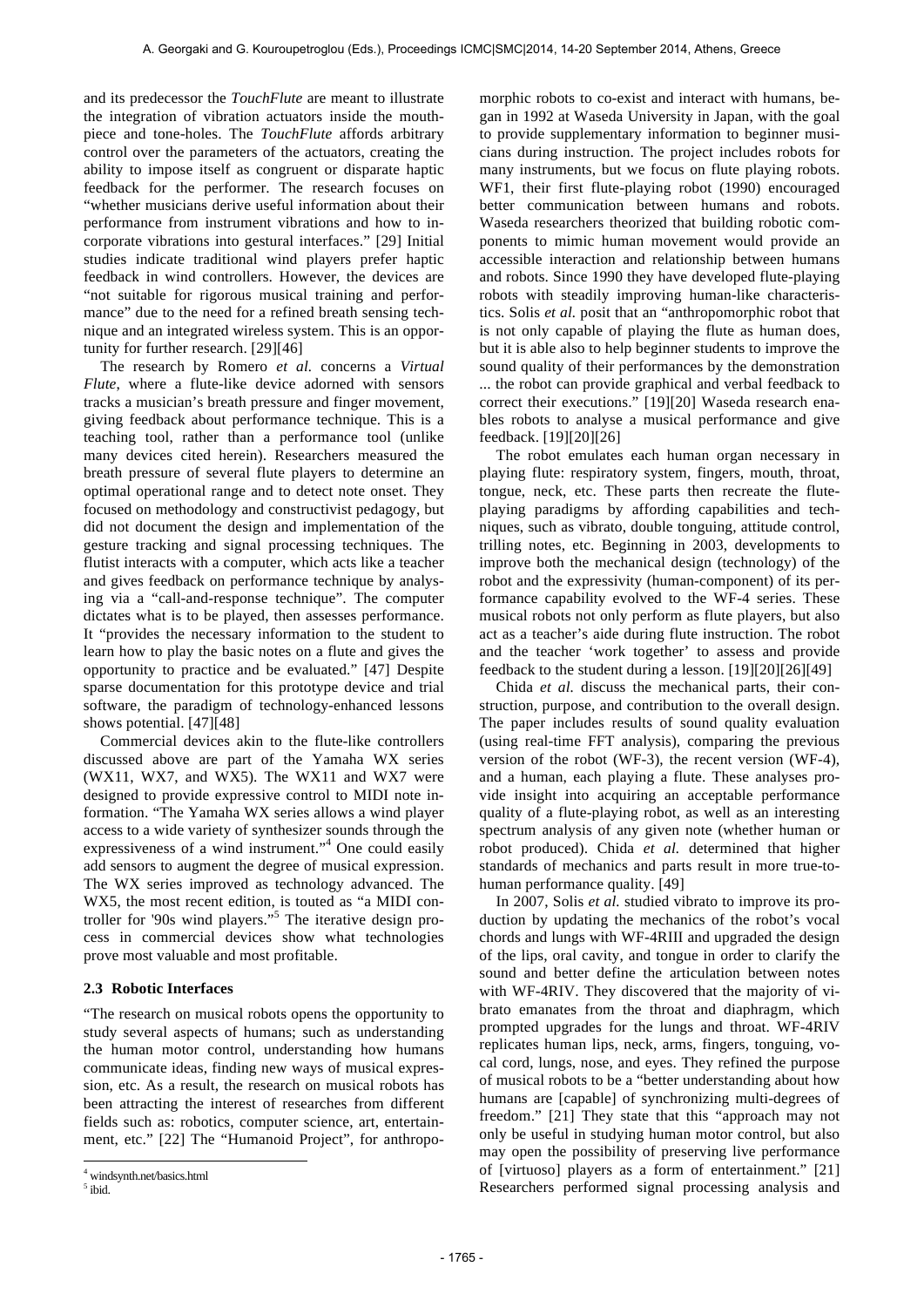subjective analysis from flute students on the WF-4RIV, the WF-4RIII, and a professional flute player. WF-4RIV came closest to the professional flute player's performance. [21][22][23]

The following year, Solis *et al.* added a General Transfer Skills System (GTSS) to improve the WF-4RIV's cognitive and perceptual abilities. This system has realtime capabilities and includes an offline database of stored knowledge from previous interactions. This complex system employs several sub-systems, including sensory, recognition, evaluation, and interaction systems for the real-time component. The systems use both an audio and a video input, and human skill model and taskdependant evaluation, which used a HMM for the offline component. Solis *et al.* also established a auditory feedback components to the robot's design, including "Expressive Music Generator (ExMG), Feed Forward Air Pressure Control System (FFAiPC) and Pitch Evaluation System (PiES)" by using neural networks. [23][24] The ExMG is "designed to output musical information required to produce an expressive performance." [24][25] This version of the robot includes a self-assessment component where the robot can evaluate its own performance using pitch detection to determine sound quality via several signal processing techniques, including "timedomain analysis, autocorrelation, adaptive filter, frequency area, [and] modelling human auditory system (neural networks)." [23][26] Each component underwent several experiments, but ultimately enhanced the learning experience of the student.

Beginning in 2009, Waseda researchers proposed "a Musical-based Interaction System (MbIS) … to enable the robot to process both visual and aural cues coming through the interaction with musicians." [18][26] This called for a more advanced visual tracking component, "so that the robot can process motion gestures performed by the musical partner in real-time which then directly mapped into musical parameters of the robot's performance (i.e. vibrato, sound volume, etc.)." [18] Eyes and ears (cameras and microphones) were integrated in to the robot to facilitate visual recognition (facial, instrumental, gestural, etc.) through motion tracking and a binaural acoustic component. By 2010, Waseda researchers integrated two human-machine interaction levels: a beginner level with simple controls and communication and an advanced level with a more complex interface and interaction scheme. The beginner level utilizes motion tracking and average peak detection tempo analysis, and the advanced level incorporates particle tracking and Bayesian filter-based pitch recognition. The advanced level can perform on stage in front of an audience. Musicians tested each level of interaction, and experiments showed promising results for effective musical performance control. Both interaction levels facilitate the potential for a flutist of any level to enjoy an enriching experience performing with the robot. [18][25]

Researchers at Kyoto University also contributed towards the development of intelligent musical robots. Lim *et al.* illustrate a method for integrating audio and visual cues for real-time synchronization between human flutist and robot flutist using score-following techniques. They determine beat tracking via a visual beat cue paradigm

and acoustic note onset detection. This integrated multimodal tracking technique gives better results than with either technique alone. Natural movements of the flutist and of the instrument itself can be capitalized on for extracting temporal information as the flutist moves while performing the music. Signal processing techniques applied to visual and auditory information gave promising preliminary results. "By watching and listening [to] a human perform, a robot musician may learn how to make gestures that correspond musically with the music it plays. Or, it may learn how to play music expressively not only by mimicking a human's pitches and rhythms, but also minute volume and tempo variations." [16]

An interactive human-robot performance ensemble is one of the more recent contributions of Kyoto researchers. They merge (1) a Theremin-playing robot, (2) gesture recognition (via human flutist), and (3) beat tracking (via human percussionist), to achieve rhythm, melody, and harmonic synchronization. "The robot recognizes visual cues through finite-state-machine based gesture recognition and auditory cues through real-time beat-tracking." [17] Others, like Solis *et al*., have created solo musical instrument playing robots, so Mizumoto *et al.* focus on robot ensembles and interactions amongst robots and human performers. This is similar to developments by Kapur *et al.* at California Institute of the Arts, with their Karmetik machine orchestra. [8][15]

Two kinds of skills must be mastered for a successful human-robot collaborative performance: performing skill and interaction skill. The latter includes recognition and synchronization methods. The research by Mizumoto *et al.* shows promising results for rhythm synchronization, but needs further work in melody synchronization. [17]

## **3. PRACTICE SPACE**

Hyperinstrument practice space differs from that of a traditional acoustic musical instrument. A classical musician interprets and performs a piece of music. But with an electroacoustic musician, there is less definition between performer and composer. "Mixed virtual and real elements create a powerful performative situation." [2] Performing with integrated electronics is a more interactive and embodied experience. "Extended techniques demand many new fingerings and a diverse set of breath, hand, and tongue actions." [50] Chadabe, an early researcher for real-time computer music systems, coined the term *interactive composing*, and discusses this relationship and intersection between performer, composer, and improviser. [51] "Sound manipulation technologies in extant flute works include amplification, delay, filters, panning, reverberation, multi tracking and DSP." [50]

#### **3.1 Early Compositions**

Compositions created during the emergence of electroacoustic music attracted the use of technology in music performance. In 1949, Schaeffer composed one of the first music concrète pieces, using flute and recordings, called *Variations sur une Flute Mexicaine.* Schaeffer created variations of acoustic flute by playing recordings at different speeds. In 1952, Maderna composed the first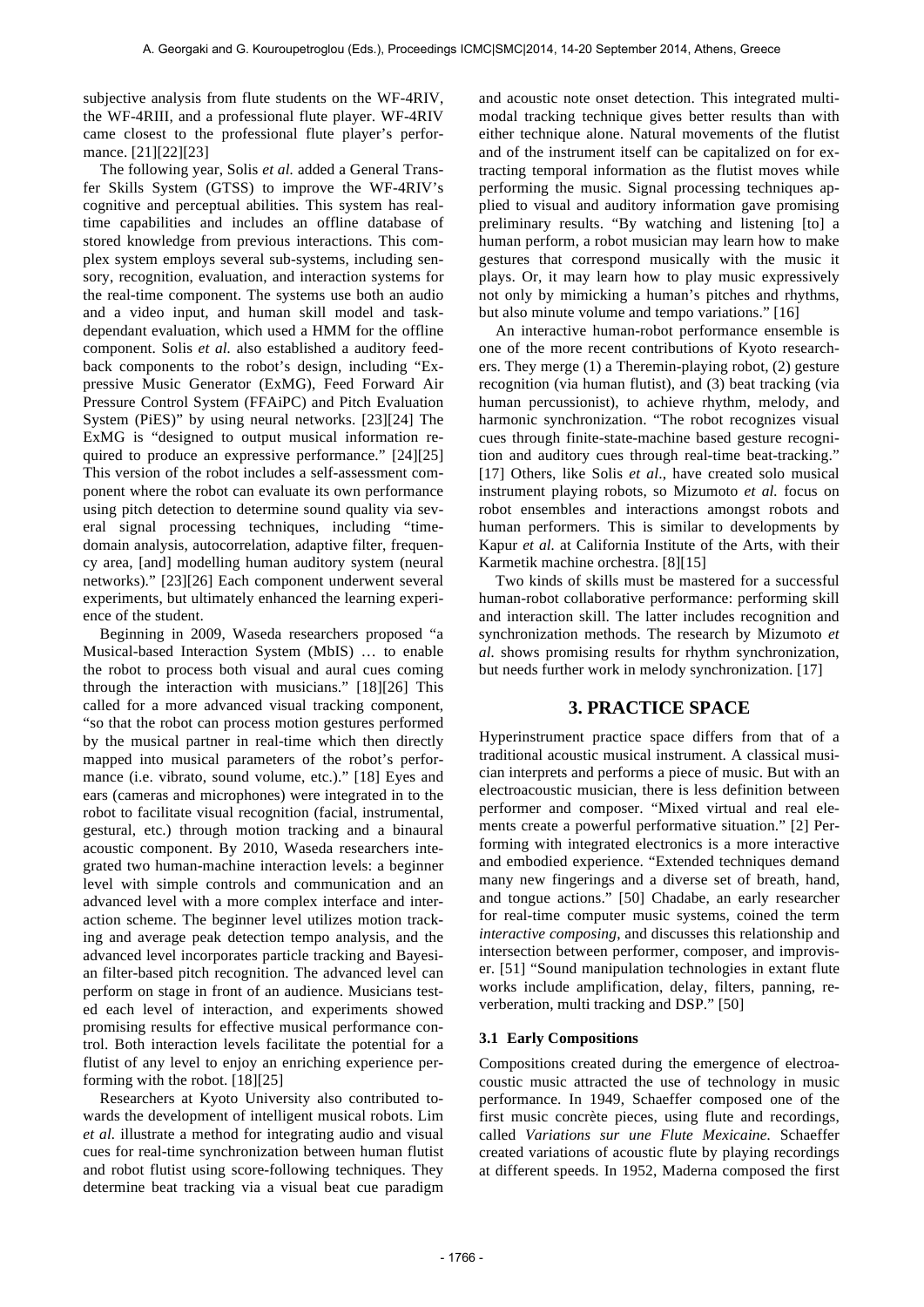piece using the flute as an acoustic instrument along with electronic tape sounds in *Musica su Due Dimensioni for flute, percussion, and electronic tape sounds*. Two notable pieces for flute and electronics are Luening's *Fantasy in Space* and *Low Speed*. Each manipulated the sound of the flute through processing. In the 1990's, Eustache, helped develop an interactive computer system, *Automated Harmonization of Melody in Real-Time,* which provided one of the first real-time melodic analysis and harmonic accompaniment during a performance. [28][50][52]

#### **3.2 Extended Techniques**

Palacio-Quintin's *Hyper-Flute* is one of the more developed and longer assessed devices described herein. She built this augmented flute in 1999 for controlling DSP effects on the flute's natural sound, to compose unusual electroacoustic soundscapes. She continued studies as a doctoral student in 2007 to expand the hyperinstrument repertoire, to develop purposeful mapping strategies, to update the *Hyper-Flute* design, and to build a hyper-bass flute. As a virtual extension of the flute, the computer environment is limited by its programming and parameters. Playing an extended instrument requires a new way of performing, as other researchers discovered when building and performing with these instruments. The interaction between acoustic playing techniques and the motion captured by the sensors is intimately connected. Musical gestures are a part of the whole. The resulting musical structures in electroacoustic music can affect both the macro-structure and the microstructure of a piece. These structures have different levels of interactivity, including the original flute sound, the processed flute sound, and additional effects independent of the flute. Practice is therefore focused on integrating all gestures in to the performance in order to mediate between all of the structures. This includes refining the DSP and mapping strategies. Learning a new electroacoustic instrument and its extended techniques is equivalent to learning a traditional acoustic instrument. It has taken her 8 years to master the *Hyper-Flute* and be able to have fine-tuned gestural control over the DSP effects. [53][54]

Penny's *The Extended Flutist* draws out a key point missing in much of the literature: evaluation through reflection. Comprehensive reflection before, during, and after a performance is crucial towards disseminating information gathered through the creative process and towards improving all aspects of the performance. Her thesis focuses on practice-based approach to research through performance and provides a framework for autoethnographic assessment of flute pedagogy. It addresses many of the past technologies and compositions leading up to and informing the design for her own system.

"*Gestural elements of performance have been a significant part of interactive music research, in physical and electronic forms. … These gestures become part of the new performance image …, and contribute new elements to the projection of musical ideas and communication. Exploring the impact of technology on the flute player implies significant research of the nature and context of new music practice and the experience of performance. Employing a variety of representations to explore flute* 

*and electronics performance practice, layers of investigation have been constructed to encompass a broad contextualization of historical shifts across the last half century, to illustrate personal encounters with technologies and new techniques, and to capture the experience of performance through presentation, reflexivity, and analysis. … The flautist's relationship to the electronic device includes interconnections of physical activation, understanding of digital processes and illusory sensations. ... The important element in this discussion is … how the translation of digital data to sound intersects with the flautist and provokes adjustments in mental and bodily responses. The tensions that arise, the confrontations of dealing with imperfect machinery, the time commitment demands and the uncompromising nature of both human and inhuman behaviours all stretch the performer to new levels of experience, despair and resolve."* [50]

These are the kinds of realizations, assessments, and thorough investigations necessary in our research field!

## **4. PERFORMANCE SPACE**

An early "new interface for music expression"<sup>6</sup> is Mathews' *Radio Baton*. This interface had many years of refinement and has provided a basis for similar interfaces. It borrows from well-established musical paradigms, as both a conductor's baton and as a drum mallet, creating an easy-to-grasp performance space. The interface demonstrates the need for adaptable and ubiquitous music technologies that maintain an expressive requirement. The instrument may be easily understood, but a degree finesse and practice is needed to perform with minute gestural information. The design is simple to reproduce or to give to someone else to play. Generalizable is an important feature missing from many devices. [55]

The multimodal music stand (MMMS), developed by Bell *et al.* in 2007, captures expressive performance gestures to control interactive music. New musical instruments should be accessible, offer expert control, and develop a repertoire. This device creates an environment to have the same rich interactive music compositions without the need for an electronics-tethered instrument. "It augments the performance space, rather than the instrument itself, allowing touch-free sensing and the ability to capture the expressive bodily movements of the performer." [56] This device is a controller, but it interacts with any instrument or musician. The MMMS presents the artist with an expressive gestural interface. This system does not require playing techniques outside of traditional instrument pedagogy; however, it does rely on ancillary performance gestures to inform the interactive music system. The motion of a flutist using this device is captured via blob tracking of the flute angle and eye tracking captured the flutist's head movement. Developed as both a musical device and a research platform, MMMS promotes increased expressivity without hindering performers. The MMMS encourages generalizable research in interactive composition within the performance space without the need to master control of the integrated electronics of a hyperinstrument. [56]

**.** 

 $6$  nime.org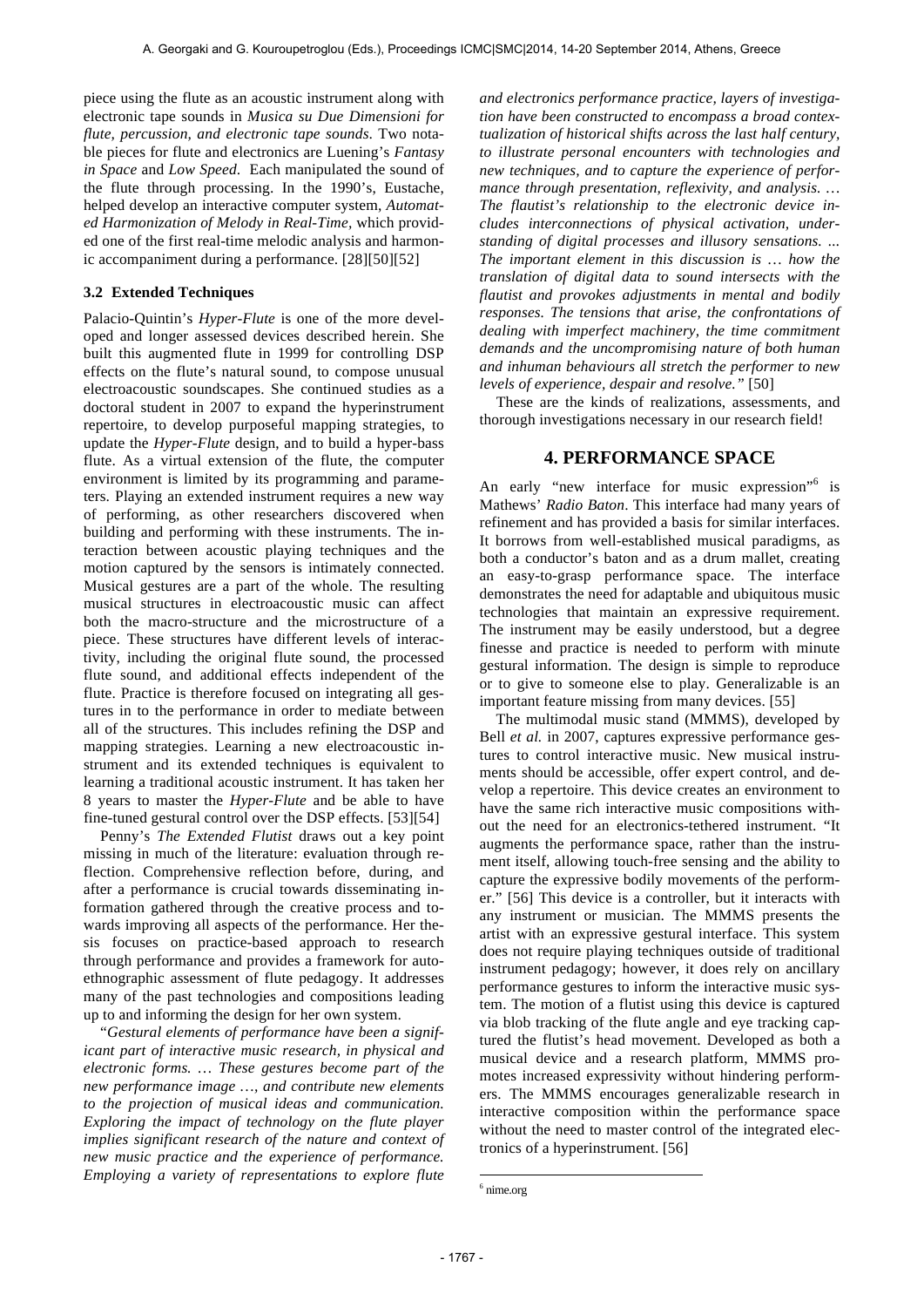Not far from the MMMS research is the *sonified music stand* built by Grosshauser & Hermann in 2009. The prototype, along with its demonstrative applications, facilitates musicians during music training with real-time feedback. The *sonified music stand* evaluates a musician's motor activity during a performance and displays real-time activity features as sonic feedback. The device employs a combination of sensor technologies, suitable feature extraction determined through data mining, and engaging sonification design. Grosshauser & Hermann provide a physical and programmatic problem, the pedagogical relationship and how it was solved, and the result. The information gathered in these cases influenced the design of the device. Dividing the problem space into workable solutions provides a unique perspective concerning the iterative design process. Even as a prototype design, the first impressions of using the device are deemed promising. A violinist could intuitively comprehend how to properly bow a violin and, through sonic feedback, learn how to optimize movement. [57]

*Shaken or Stirred* ... is an ethnographic review of multiple flutists' performances of *NoaNoa*, a piece for flute and electronics. *NoaNoa* includes an amplified live flutist, pre-recorded flutists, and real-time electronics. Natural and synthetic reverberation effects play a major role, as does the interaction between live and pre-recorded flutist. "The hybridity of the live flautist and the electronic component produces the flute sounds in the realm where the dichotomies between self/other, active/passive, maker/made, whole/partial and woman/man are continuously ambiguous." [58] The research gives insight in to interaction between flutist and electronics during a performance and assesses the interaction with pre-recorded flutists and collaboration with the sound engineer. It harmonizes with Penny's research on the relationships and inter-relationships between performer and technology.

Penny discusses how the sonic and performance environment is enriched by technology through electroacoustic music. Work discussed in Section 2 echoes the belief that, with the integration of technology in performance, "the traditional idea of the flautist has transformed into a meta-instrument entity: a collaborative symbiosis of instrumentalist, technologist, hardware, software, virtual and real performance space, and sound." [2] *Flutes, Voices, and Maskenfreiheit* investigates various layers within a performance space. Penny remarks that the "emergent performance ontologies of the electroacoustic instrumentalist introduce a plurality of performative layers, evolving into a complex, yet compelling exploration." [59] The musician, technology, music, and the performance are bound tightly together. She discusses three compositions for flute, other voices, and electronics and how to mediate a performance with disembodied music (like amplified flute emanating from speakers). The controlled chaos of the electronics adds complexity. It is the musician's job to maintain control of all aspects of the performance while still conveying the emotions and message of the composer. This is "a performative journal responding to the sensations of the amplified flautist's experience and performance presence," [59] describing the personal accounts a flutist performing each of these electroacoustic pieces. It is an attempt to delve "into the musical meanings and performative understandings of extended performance ontologies." [59]

## **5. SUMMARY**

New technologies and innovative tools impact the development of human culture. Although several iterations of these flute technologies have been developed and used, significant gaps remain in the research. Few of them have received rigorous long-term usability testing or have provided evidence of use by multiple musicians. Building an interactive MetaFlute<sup>7</sup>, receiving data from its sensors, and processing that data, could feasibly contribute towards pedagogical improvement. Few researchers continued to either iterate on this scheme or expand the research field. This leaves ample opportunity for a realized system with a more significant scope, breadth, and depth in research. There is limited documentation about using these flute technologies in the practice space versus the performance space, although most research supports the necessity for extended playing techniques to perform with an augmented flute or flute-like controller. Many of the articles do not justify why technologies are used, however the *BreakFlute* thesis did detail the need for a wireless system. So far, musical robots seem to be the ideal pieces of technology to provide the informative data from human-technology interactions. But with our modern technology, can we adapt this provision for, let's say, a mobile device in a practice room?

Expressive music instrument controllers and interfaces provide users at all levels with the opportunity to emulate the responsiveness and feel of traditional musical instruments. This new device (often used in real-time performance) is potentially an accessible music-learning tool. The instruments and interfaces have been built as a proof of concept, often with no real measured data. This opens the door for further research. The distribution capabilities and reliability testing should be addressed: so questions like "Is this repeatable?" "Can this be learned?" and "How ubiquitous are these augmentations?" should be addressed!

## **6. REFERENCES**

- [1] Dickens, P. (2007). *Flute acoustics: measurements, modelling and design*. Doctoral Thesis, University of New South Wales
- [2] Penny, J. (2010). *Techne: Revealing Sound, Space and Self in Music for Flute and Electronics*. Journal of ITC Sangeet Research Academy, *24*, p. 28–43
- [3] Machover, T. (1992). *Classic Hyperinstruments*. Report, Massachusetts Institute of Technology
- [4] Machover, T. (2004). *Shaping Minds Musically*. BT Technology Journal, 22(4), p. 171–179
- [5] Machover, T. & Chung, J. (1989). *Hyperinstruments: Musically intelligent and interactive performance and creativity systems.*

1

 $^7$  http://metaflute.us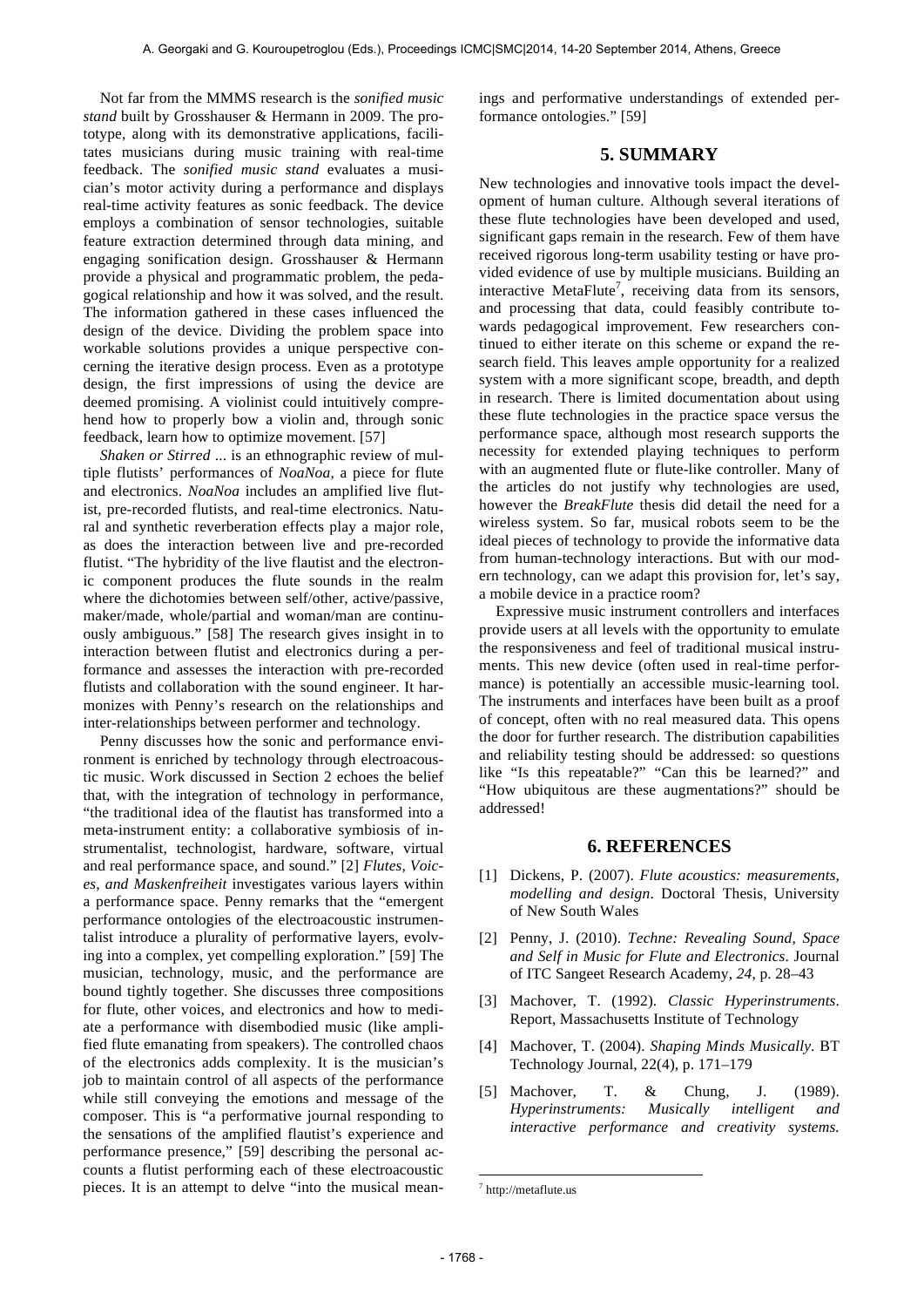Proceedings of the International Computer Music Conference, p. 186–190. Columbus, Ohio

- [6] Miranda, E. R. (2006). *New Digital Musical Instruments: Control and Interaction Beyond the Keyboard*. A-R Editions, Inc., Middleton, Wisconsin
- [7] Nguyen, T. (2006). *Hyperinstruments*. Progress Report, Helsinki University of Technology
- [8] Erskine, J., & Kapur, A. (2011). *E-suling: Extended Techniques for Indonesian Performance*. Proceedings of the Australasian Computer Music Conference. Auckland, New Zealand
- [9] Johnston, B. & Kapur, A. (2012). *EZither: Extended Techniques for Customised Digital Bowed String Instrument*. Proceedings of the Australasian Computer Music Conference. Brisbane, Australia
- [10] Kapur, A. (2003). *Electronic Tabla Controller*. Proceedings of the New Interfaces for Musical Expression. Montreal, Canada
- [11] Kapur, A. (2004). *Electronic Controller for Sitar*. Proceedings of the New Interfaces for Musical Expression. Hamamatsu, Japan
- [12] Young, D. (2007). *A methodology for investigation of bowed string performance through measurement of violin bowing technique*. Doctoral Thesis, Massachusetts Institute of Technology
- [13] Hochenbaum, J., & Kapur, A. (2013). *Towards The Future Practice Room: Empowering Musical Pedagogy through Hyperinstruments*. Proceedings of the New Interfaces for Musical Expression, p. 307-312. Daejeon, South Korea
- [14] Hochenbaum, J. (2013). *L'Arte Di Interazione Musicale: New Musical Possibilities Through Multimodal Techniques*. Doctoral Thesis, Victoria University of Wellington
- [15] Kapur, A., & Darling, M. (2010). *A pedagogical paradigm for musical robotics*. Proceedings of the New Interfaces for Musical Expression, p. 162–165. Sydney, Australia
- [16] Lim, A., Mizumoto, T., Cahier, L., Otsuka, T., Takahashi, T., Komatani, K., Okuno, H. G. (2010). *Robot musical accompaniment: integrating audio and visual cues for real-time synchronization with a human flutist*. Proceedings of the IEEE/RSJ International Conference on Intelligent Robots and Systems, p. 1964–1969
- [17] Mizumoto, T., Lim, A., & Otsuka, T. (2010). *Integration of flutist gesture recognition and beat tracking for human-robot ensemble*. Proceedings of IEEE/RSJ Workshop on Robots and Musical Expression
- [18] Petersen, K., Solis, J., & Takanishi, A. (2010). *Musical-based interaction system for the Waseda Flutist Robot*. Autonomous Robots, 28(4), p. 471– 488
- [19] Solis, J.,& Bergamasco, M. (2004). *The anthropomorphic flutist robot WF-4 teaching flute playing to beginner students*. Proceedings of the IEEE International Conference on Robotics & Automation, p. 146–151
- [20] Solis, J., Isoda, S., & Chida, K. (2004). *Learning to play the flute with an anthropomorphic flutist robot*. Proceedings of the International Computer Music Conference. Miami, Florida
- [21] Solis, J., & Taniguchi, K. (2007). *The Waseda Flutist Robot No. 4 Refined IV: Enhancing the sound clarity and the articulation between notes by improving the design of the lips and tonguing mechanisms*. Proceedings of the International Conference on Intelligent Robots and Systems, p. 2041–2046
- [22] Solis, J., Taniguchi, K., Ninomiya, T., & Takanishi, A. (2007). *Towards an expressive performance of the Waseda Flutist Robot: Production of Vibrato*. RO-MAN 2007 - The 16th IEEE International Symposium on Robot and Human Interactive Communication, p. 780–785
- [23] Solis, J., Taniguchi, K., Ninomiya, T., Yamamoto, T., & Takanishi, A. (2008a). *Development of Waseda Robot WF-4RIV: Implementation of auditory feedback system*. Proceedings of the International Conference on Robotics & Automation, p. 3654–3659
- [24] Solis, J., Taniguchi, K., Ninomiya, T., Petersen, K., Yamamoto, T., & Takanishi, A. (2008b). *The Waseda Flutist Robot No. 4 Refined IV: from a musical partner to a musical teaching tool*. Proceedings of the International Conference on Biomedical Robotics and Biomechatronics, p. 427– 432
- [25] Solis, J., Ninomiya, T., & Petersen, K. (2009a). *Anthropomorphic Musical Performance Robots at Waseda University: Increasing Understanding of the Nature of Human Musical Interaction*. Proceedings of the New Interfaces for Musical Expression, p. 64– 69. Pittsburgh, Pennsylvania
- [26] Solis, J., Taniguchi, K., Ninomiya, T., Petersen, K., Yamamoto, T., & Takanishi, A. (2009b). *Implementation of an Auditory Feedback Control System on an Anthropomorphic Flutist Robot Inspired on the Performance of a Professional Flutist*. Advanced Robotics, 23(14), 1849–1871
- [27] Weinberg, G., & Driscoll, S. (2006). *Toward Robotic Musicianship*. Computer Music Journal, 30(4), p. 28–45
- [28] Bassingthwaighte, S. (2002). *Electroacoustic Music for Flute*. Doctoral Thesis, Univ. of Washington.
- [29] Birnbaum, D. (2004). *The Touch Flute: Exploring roles of vibrotactile feedback in music performance*. Project Report, McGill University.